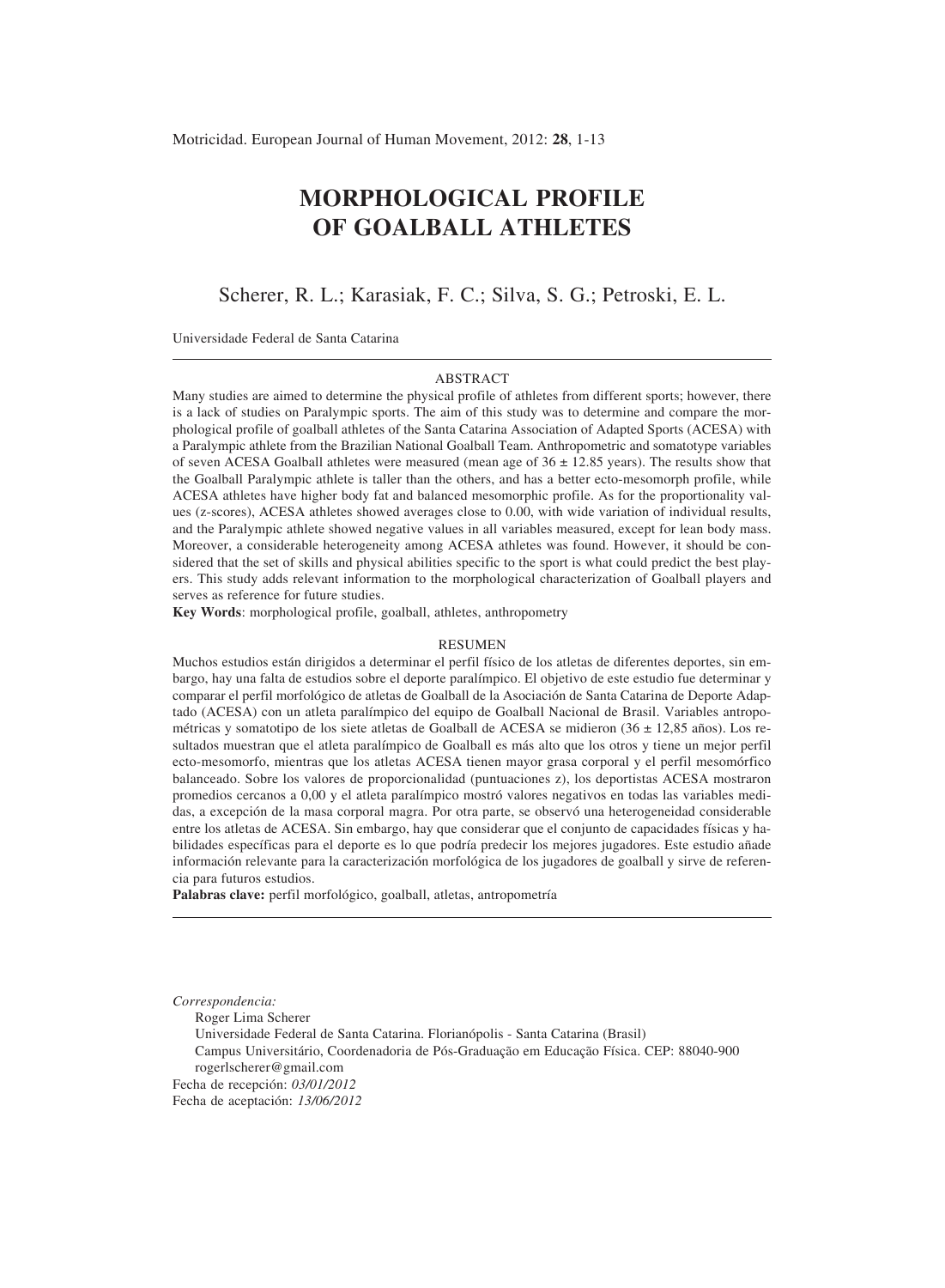# **INTRODUCTION**

Determining an ideal profile for sports performance has always aroused the interest of many researchers. Many studies have been and are developed with the objective of determining the physical profile of elite athletes from different sports modalities (Lima, Sigwalt, Rech, & Petroski, 2007; Holway & Garavaglia, 2009; Queiroga, Ferreira, & Romanzini, 2005); thus, most sports have shown morphological and neuromotor characteristics specific of their needs, making it clear that these variables influence the athletes' performance.

Kinanthropometry stands out as an important area of knowledge applied to sports, since it provides methods for quantifying size, shape, proportions, biological maturation and motor function (ISAK, 2006), allowing the quantification of body composition (body fat, lean body mass) and somatotype measures. This is extremely useful in the analysis of changes in body shape and structure due to training or to the physical demands of the activity itself (Carter & Heath, 1990).

Goalball is a sports modality created for people with visual impairments. It was played for the first time after World War II in Germany as a form of rehabilitation of war veterans and gained such proportions over the years that it was included in the program of the 1976 Paralympic games (Toronto - Canada). In Brazil, the sports modality came only in 1984 brought by Professor Steven Dubner (Maturana, De Oliveira Filho, Fontes, & De Almeida, 2005).

 The sports, practiced by three players on each team, is based on the auditory sense to detect the ball in play (the ball has rattles inside), and requires good spatial orientation, so that the athlete knows the ball location in order to intercept or throw it with his hands in attack and defense moves (Silva, 2008).

 The morphological profile of goalball athletes is increasingly being observed due to the specificity of the sport, being a key factor in subsequent calls to represent Brazil in international competitions. Low but agile athletes are important and used, but the best teams worldwide are increasingly searching for taller players to protect the largest area as possible during the defense move, reducing more and more the likelihood of opponents' goals. Thus, this study aims to contribute to the advancement in the knowledge about the morphological profile of goalball players, allowing defining a profile in accordance with the requirements of the sport.

Although there studies that show some anthropometric characteristics of athletes of sports designed for blind athletes (including Goalball), they were carried out only with children and adolescents (Çolak, Bamaç, Aydin, Meric, & Özbek, 2004; Karakaya, Aki, & Ergun, 2009, Caliskan et al, 2011). Thus, there are no studies in literature that seek to rate adults goalball players according to their morphological profile. The lack of characterization of these athletes has led coaches to empirically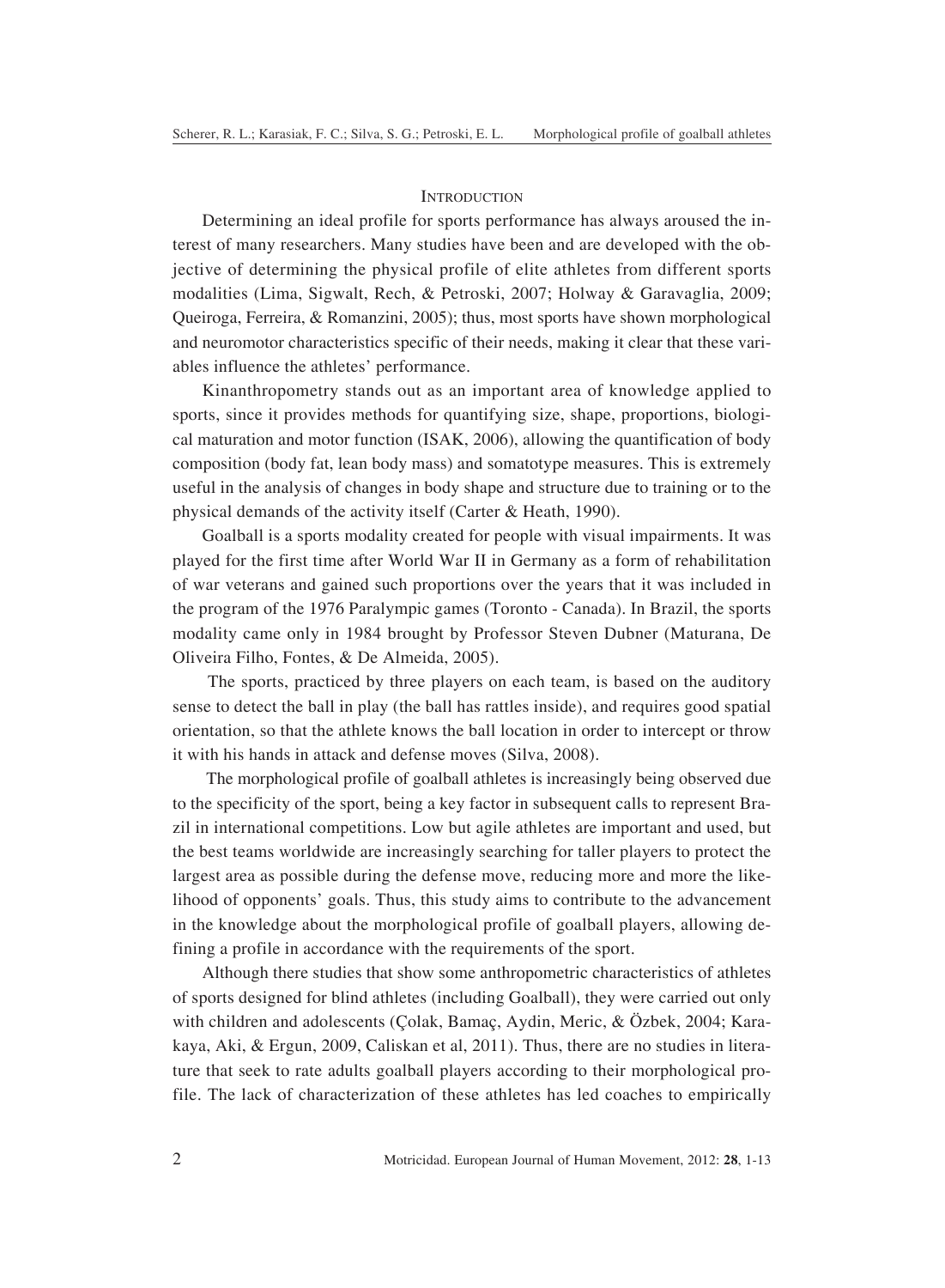outline their profile based on observations and discussions on the sport. Thus, the aim of this study was to characterize the morphological profile of goalball athletes, members of the Santa Catarina Association of Adapted Sports (ACESA), and to compare their morphological profile with one athlete from the Brazilian Paralympic Goalball team.

# **METHOD**

#### *Participants*

The subjects participated in the study voluntarily and were contacted through the only goalball team of the city of Florianópolis. All athletes (including the Paralympic athlete) are from the Santa Catarina Association of Adapted Sports (ACESA), being seven males, mean age of  $36.00 \pm 12.85$  years, and five females, mean age  $33.75 \pm 12.85$ 11.41 years. The training sessions take place in the Sports Center of the Federal University of Santa Catarina, three times a week, two of which are during the week, at night, lasting two hours and thirty minutes each session, and one is held on Saturday mornings, lasting three hours. The athletes have  $5.4 \pm 3.2$  years of experience in the sport, with minimum experience of one year and maximum experience of 10 years. The Paralympic athlete (PA) has eight years experience in the sport.

The analysis included only male athletes because two female athletes were injured during the collection period. All athletes have visual impairments, three men are blind (they have their vision classified as B1) and four have visual remnants (three classified as B2 and one as B3). This is consistent with the ophthalmic classification of the International Federation of Sports for Blind Athletes (Nascimento & Morato, 2006).

Due to the large number of variables collected, it took more than one visit for data collection. These collections took place along the month of April 2010. Before data collection, all participants were informed about the intentions of the study and, after taking science, they signed a free and cleared consent form for participation in this study.

# *Instruments and procedure*

Body mass was measured using a digital scale label Plenna, with accuracy of 0.1 kg and height was measured using a tape measure label Vonder, with accuracy of 0.1 cm vertically fixed to a flat wall (no footer) at the time of maximal inspiration performed by the individual, according to description of Gordon, Chumlea, & Roche (1991).

The span is the distance between right and left dactyls, with arms outstretched at an angle of 90º with the trunk (Carnaval, 1997), and was measured with the individual facing the wall. The tape measure (label Vonder with accuracy of 0.1 cm) was fixed on a flat wall.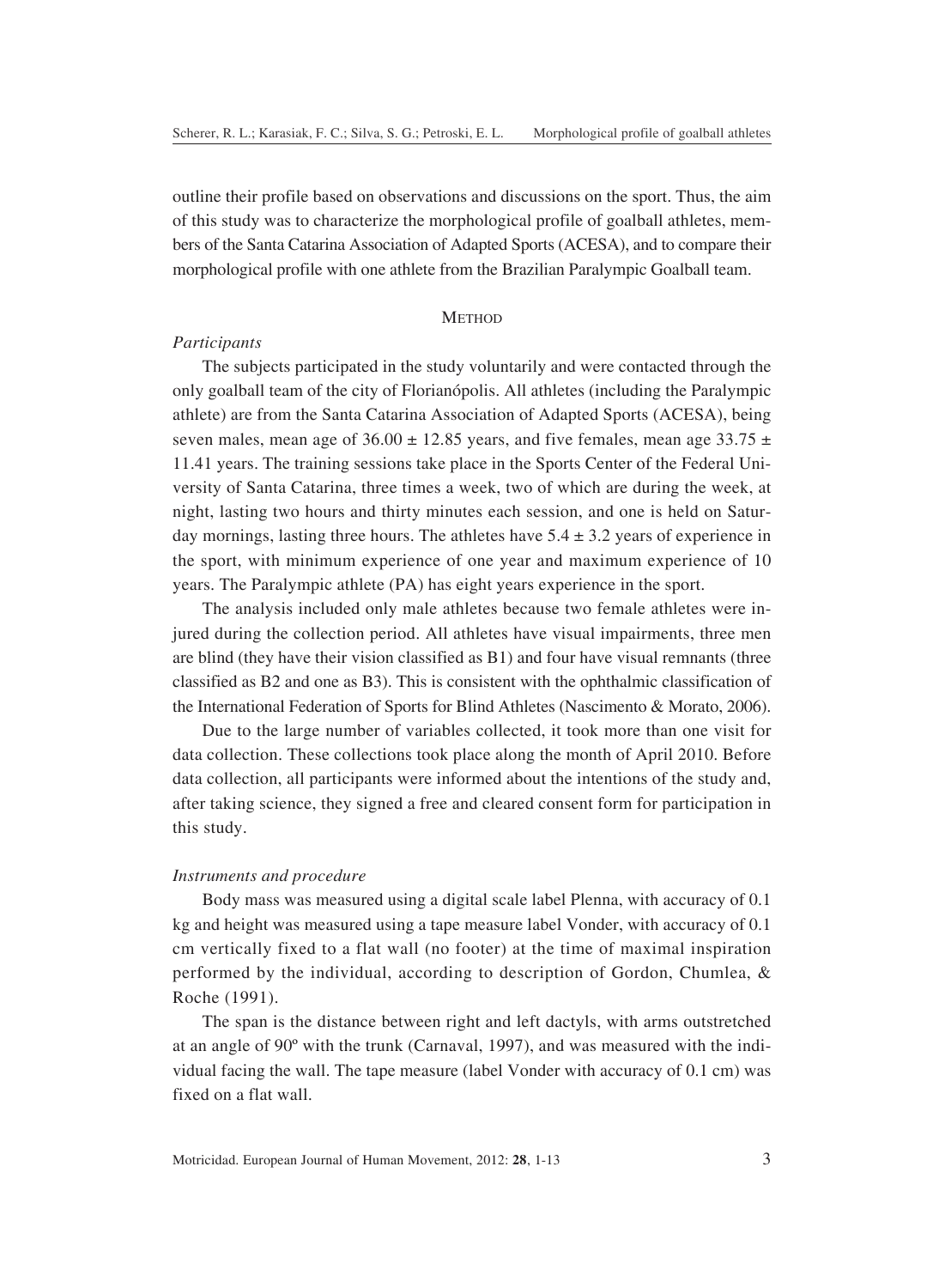The anatomical points (marked with dermatographic pencil), for measurement of skinfolds, perimeters and diameters, were located according to procedures of the International Society for the Advancement of Kinanthropometry (ISAK, 2006). A scientific adipometer label Sanny with accuracy of 0.1 mm was used to measure the thickness of the following skinfolds: triceps, biceps, subscapular, iliac-crest, supraspinal, abdominal, medial thigh and calf. These were measured by a single examiner certified by ISAK level 1.

Measures of body perimeters, relaxed and contracted arm, forearm, thorax, waist, abdomen, hip, proximal and medial thigh and calf were collected with a flexible tape measure label Sanny, and bone diameters: biestiloid, bimalleolar, humeral biepicondylar and femoral bicondylar were measured with a metal caliper label WCS. Both tape measure and calipers have accuracy of 0.1 cm.

Arm, forearm, hand, femur, tibia and foot lengths were measured using a metal caliper with 0.1 cm resolution, label Cescorf.

For the somatotype determination, the anthropometric method of Heath-Carter (1990) was used. To determine the body density, the equation proposed by Petroski (2003) for men aged 18-66 years was used.

D=1.10726863 - 0.00081201(Σ4SF) + 0.00000212(Σ4SF)<sup>2</sup> - 0.00041761(AG)

Where  $D = body$  density;  $\Sigma 4SF = sum$  of four skinfolds (subscapular, triceps, suprailiac and medial leg);  $AG = age$  (years).

After using the formula, the fat percentage was determined ( $\%$  F) using the formula of Siri (1961).

$$
\% F = [(4.95 / SF) - 4.50] \times 100
$$

Where  $\%$  F = relative body fat

To obtain the proportionality index (*Phantom z-score*), the equation described by Ross & Marfell-Jones (1991) was used:

$$
Z = \frac{1}{S} [L \left( \frac{-170,18}{E} \right)^n - P]
$$

Where: Z = standard proportional score; s = *Phantom* typical standard deviation for the variable studied, L = measure of the individual studied; 170.18 = *Phantom stature constant*,  $E =$  height of the individual studied,  $P =$  *Phantom* value for the variable studied; Exponent  $n = L<sup>1</sup>$  for linear measurements; L<sup>2</sup> for surface measurements, L<sup>3</sup> for mass measurements.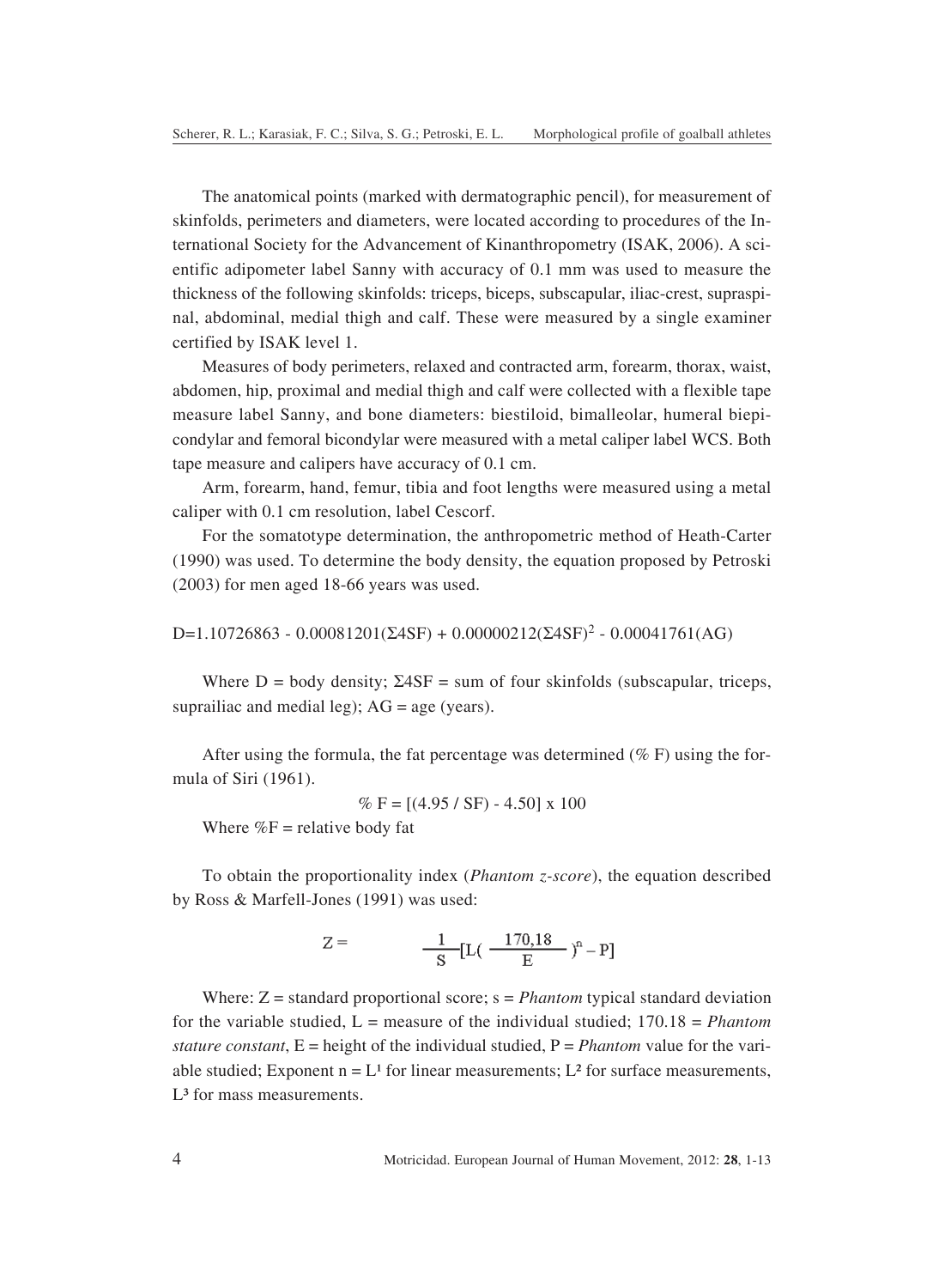# *Data Analysis*

The statistical treatment of information used descriptive statistics (means and standard deviations). The delta percentage  $(\Delta\%)$  was used to briefly compare the anthropometric differences between the Paralympic and ACESA athletes, and was calculated using the following equation:

$$
\Delta\% = 100^* [(\qquad \qquad \frac{\text{Mean of variable of ACESA} \text{athletes}}{\text{Variable of the Paralympic} \text{athlete}}) -1]
$$

Data were analyzed using the SPSS for Windows software version 17.0.

## **RESULTS**

The general characteristics and data related to the basic components of somatotypes of ACESA goalball athletes and a Brazilian Paralympic goalball athlete are described in Table 1.

| AC <sub>1</sub> | AC <sub>2</sub> | AC <sub>3</sub> | AC <sub>4</sub> | AC <sub>5</sub> | AC <sub>6</sub> | χ     | <b>SD</b> | <b>PA</b>      |
|-----------------|-----------------|-----------------|-----------------|-----------------|-----------------|-------|-----------|----------------|
| 39.00           | 38.00           | 22.00           | 57.00           | 18.00           | 39.00           | 35.50 | 14.00     | 39.00          |
| 1.76            | 1.71            | 1.74            | 1.71            | 1.74            | 1.77            | 1.74  | 0.02      | 1.86           |
| 1.75            | 1.75            | 1.84            | 1.72            | 1.76            | 1.87            | 1.78  | 0.06      | 1.87           |
| 71.00           | 83.70           | 54.90           | 74.00           | 63.60           | 70.40           | 69.60 | 9.70      | 81.40          |
| 56.42           | 68.14           | 49.20           | 56.45           | 54.51           | 61.89           | 57.77 | 6.51      | 72.12          |
| 14.58           | 15.56           | 5.70            | 17.55           | 9.09            | 8.51            | 11.83 | 4.70      | 9.28           |
| 20.54           | 18.58           | 10.38           | 23.71           | 14.30           | 12.09           | 16.60 | 5.18      | 11.40          |
| 22.87           | 28.62           | 18.11           | 25.31           | 20.96           | 22.37           | 23.04 | 3.62      | 23.66          |
| AC <sub>1</sub> | AC <sub>2</sub> | AC <sub>3</sub> | AC <sub>4</sub> | AC <sub>5</sub> | AC <sub>6</sub> | χ     | DP        | P <sub>O</sub> |
| 4.38            | 3.86            | 1.73            | 4.50            | 3.31            | 1.98            | 3.04  | 1.19      | 1.58           |
| 6.19            | 6.23            | 3.41            | 6.96            | 3.79            | 5.72            | 5.41  | 1.44      | 5.57           |
| 2.54            | 0.47            | 4.94            | 1.23            | 3.33            | 2.80            | 2.59  | 1.58      | 2.84           |
|                 |                 |                 |                 |                 |                 |       |           |                |

TABLE 1 Anthropometric characteristics, body composition and somatotype of ACESA athletes and the Paralympic athlete

AC: ACESA athlete; *χ*: average of ACESA athletes, SD = standard deviation; PA: Paralympic athlete.

In calculating the delta percentage  $(\Delta\%)$ , it was found that ACESA athletes had average body mass and lean mass values below those of the Paralympic athlete (PA), with values of -14.50% and -19.90%, respectively. However, the mean values of fat mass and body fat percentage of ACESA athletes were higher than those of the Paralympic athlete (+27.48% and +45.61%, respectively). These values show the better physical shape of the Paralympic athlete, compared with ACESA athletes.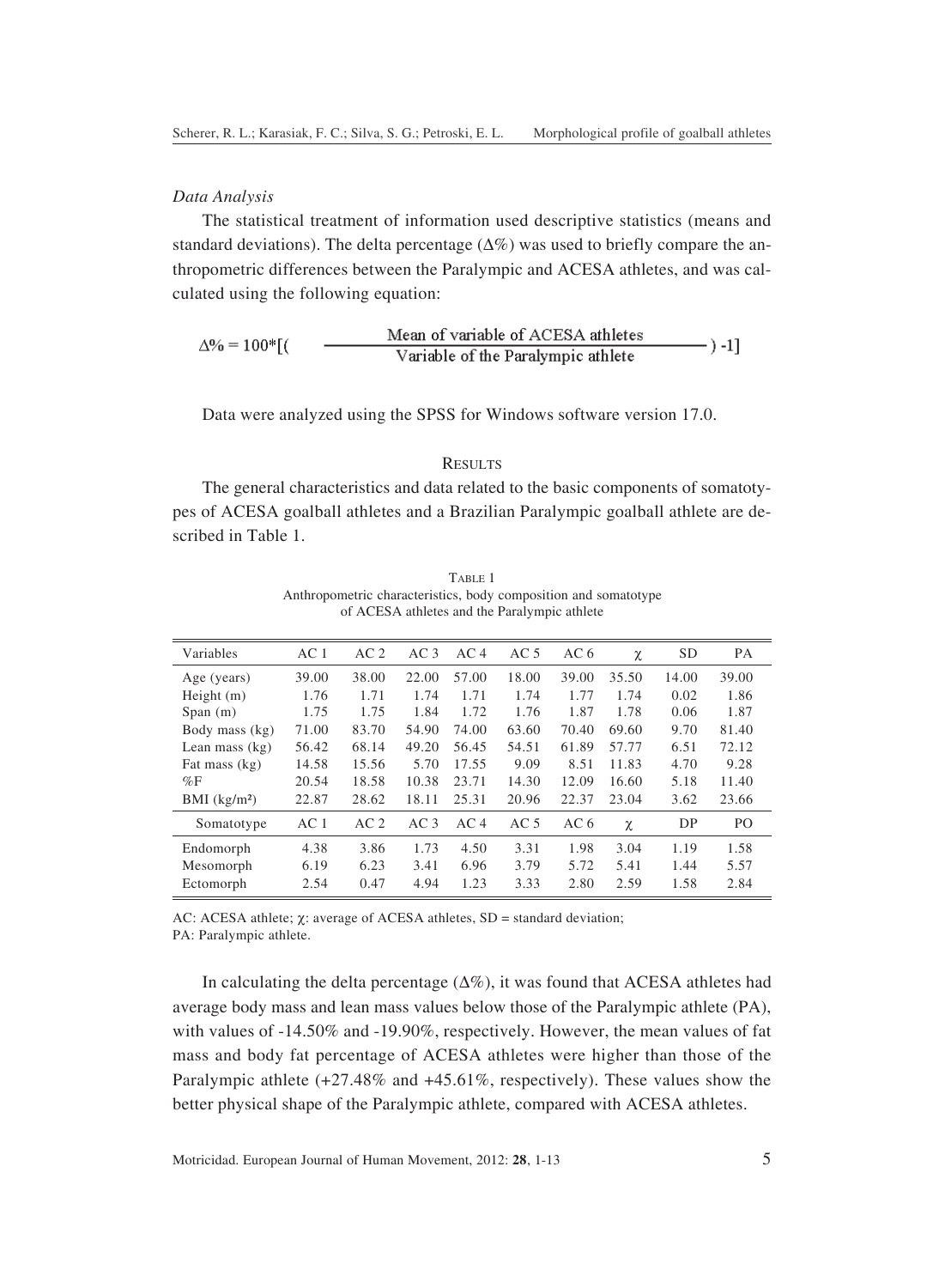Table 2 shows the individual anthropometric variables of ACESA and Paralympic athletes, classifying them as perimeters, skinfolds, diameters and lengths. This table shows that the Paralympic athlete has higher values in all perimeters except for abdomen and waist, and lower values in all skinfolds.

| Perimeters            | AC1   | AC2   | AC3   | AC4   | AC5   | AC <sub>6</sub> | χ      | SD         | PА    |
|-----------------------|-------|-------|-------|-------|-------|-----------------|--------|------------|-------|
| Relaxed arm R         | 29.1  | 32.5  | 25.0  | 29.0  | 25.4  | 30.0            | 28.5   | 2.9        | 33.2  |
| Relaxed arm L         | 30.0  | 32.3  | 25.0  | 32.8  | 25.0  | 30.2            | 29.2   | 3.5        | 33.0  |
| Contracted arm R      | 31.2  | 34.2  | 28.2  | 31.9  | 27.4  | 33.5            | 31.1   | 2.8        | 36.4  |
| Contracted arm L      | 33.8  | 33.8  | 26.4  | 30.6  | 27.5  | 32.9            | 30.8   | 3.2        | 35.5  |
| Forearm R             | 25.0  | 28.5  | 24.4  | 25.5  | 25.8  | 27.3            | 26.1   | 1.5        | 27.9  |
| Forearm L             | 26.3  | 27.5  | 23.9  | 26.4  | 25.5  | 27.5            | 26.2   | 1.3        | 27.0  |
| Thorax                | 95.0  | 99.9  | 84.5  | 95.0  | 91.6  | 95.1            | 93.5   | 5.1        | 101.9 |
| Waist                 | 80.7  | 92.0  | 69.1  | 90.3  | 70.6  | 77.3            | 80.0   | 9.6        | 80.0  |
| Abdomen               | 84.7  | 100.0 | 70.4  | 93.3  | 75.0  | 81.2            | 84.1   | 11.1       | 79.9  |
| Hip                   | 95.0  | 103.3 | 81.3  | 96.0  | 87.8  | 91.1            | 92.4   | 7.5        | 95.0  |
| Proximal thigh R      | 53.3  | 61.3  | 44.8  | 50.4  | 50.5  | 45.5            | 51.0   | 6.0        | 55.3  |
| Proximal thigh L      | 57.5  | 61.4  | 45.4  | 51.9  | 51.0  | 51.0            | 53.0   | 5.6        | 55.6  |
| Distal thigh R        | 49.0  | 56.2  | 41.8  | 45.9  | 46.6  | 48.6            | 48.0   | 4.8        | 54.5  |
| Distal thigh L        | 36.0  | 57.6  | 43.2  | 36.8  | 49.7  | 50.4            | 45.6   | 8.5        | 54.1  |
| Calf R                | 40.0  | 38.3  | 31.6  | 45.9  | 35.5  | 35.4            | 37.8   | 4.9        | 40.4  |
| Calf L                | 36.0  | 39.1  | 32.4  | 48.3  | 36.1  | 35.9            | 38.0   | 5.5        | 39.9  |
| Skinfolds             | AC1   | AC2   | AC3   | AC4   | AC5   | AC <sub>6</sub> | χ      | <b>DPs</b> | PO    |
| <b>Biceps</b>         | 3.8   | 4.9   | 2.1   | 5.1   | 2.8   | 1.5             | 3.3    | 1.5        | 1.6   |
| Triceps               | 9.2   | 9.8   | 5.8   | 10.6  | 9.6   | 5.2             | 8.4    | 2.3        | 4.4   |
| Subscapular           | 12.6  | 10.1  | 6.7   | 17.7  | 7.7   | 6.6             | 10.2   | 4.3        | 6.8   |
| Iliac-crest           | 22.8  | 18.1  | 6.5   | 16.3  | 15.9  | 9.7             | 14.8   | 5.9        | 7.6   |
| Supraspinal           | 12.5  | 10.0  | 4.0   | 12.6  | 10.4  | 5.7             | 9.2    | 3.6        | 4.6   |
| Abdominal             | 24.8  | 28.5  | 7.6   | 20.2  | 17.6  | 14.9            | 18.9   | 7.4        | 8.2   |
| Medial thigh          | 11.5  | 11.4  | 11.7  | 10.7  | 13.9  | 4.7             | 10.6   | 3.1        | 5.1   |
| Calf                  | 6.6   | 5.2   | 5.0   | 5.9   | 8.5   | 2.1             | 5.5    | 2.1        | 2.8   |
| Diameters             | AC1   | AC2   | AC3   | AC4   | AC5   | AC <sub>6</sub> | $\chi$ | <b>DPs</b> | PO    |
| Biestiloid            | 6.2   | 5.4   | 5.6   | 5.6   | 5.8   | 5.9             | 5.7    | 0.3        | 6.1   |
| Bimalleolar           | 8.0   | 7.0   | 7.6   | 7.8   | 7.6   | 8.5             | 7.7    | 0.5        | 8.8   |
| Humeral biepicondylar | 7.6   | 7.0   | 6.9   | 6.8   | 6.9   | 7.5             | 7.1    | 0.4        | 7.1   |
| Femoral bicondylar    | 10.4  | 9.7   | 9.4   | 10.0  | 9.4   | 10.3            | 9.8    | 0.4        | 10.1  |
| Lengths               | AC1   | AC2   | AC3   | AC4   | AC5   | AC6             | $\chi$ | <b>DPs</b> | PO    |
| Arm                   | 33.7  | 33.3  | 34.95 | 34.8  | 34.3  | 34.25           | 34.2   | 0.6        | 34.45 |
| Forearm               | 24.5  | 23.7  | 25.8  | 26.7  | 25.9  | 25.4            | 25.3   | 1.1        | 27.3  |
| Hand                  | 20.25 | 19.95 | 20.05 | 18.85 | 19    | 22.2            | 20.1   | 1.2        | 21.75 |
| Femur                 | 40.45 | 40.1  | 43.3  | 42.8  | 40.95 | 43.35           | 41.8   | 1.5        | 44.35 |
| Tibia                 | 36.75 | 35.1  | 37.45 | 37.65 | 37.15 | 37.7            | 37.0   | 1.0        | 40.6  |
| Foot                  | 27.55 | 26.3  | 26.6  | 26.9  | 26    | 28.7            | 27.0   | 1.0        | 29.5  |
|                       |       |       |       |       |       |                 |        |            |       |

TABLE 2 Morphological profile of ACESA athletes and the Paralympic athlete

AC: ACESA athletes; χ: average of ACESA athletes, SD = standard deviation;

PA: Paralympic athlete,  $R = right$ ;  $L = left$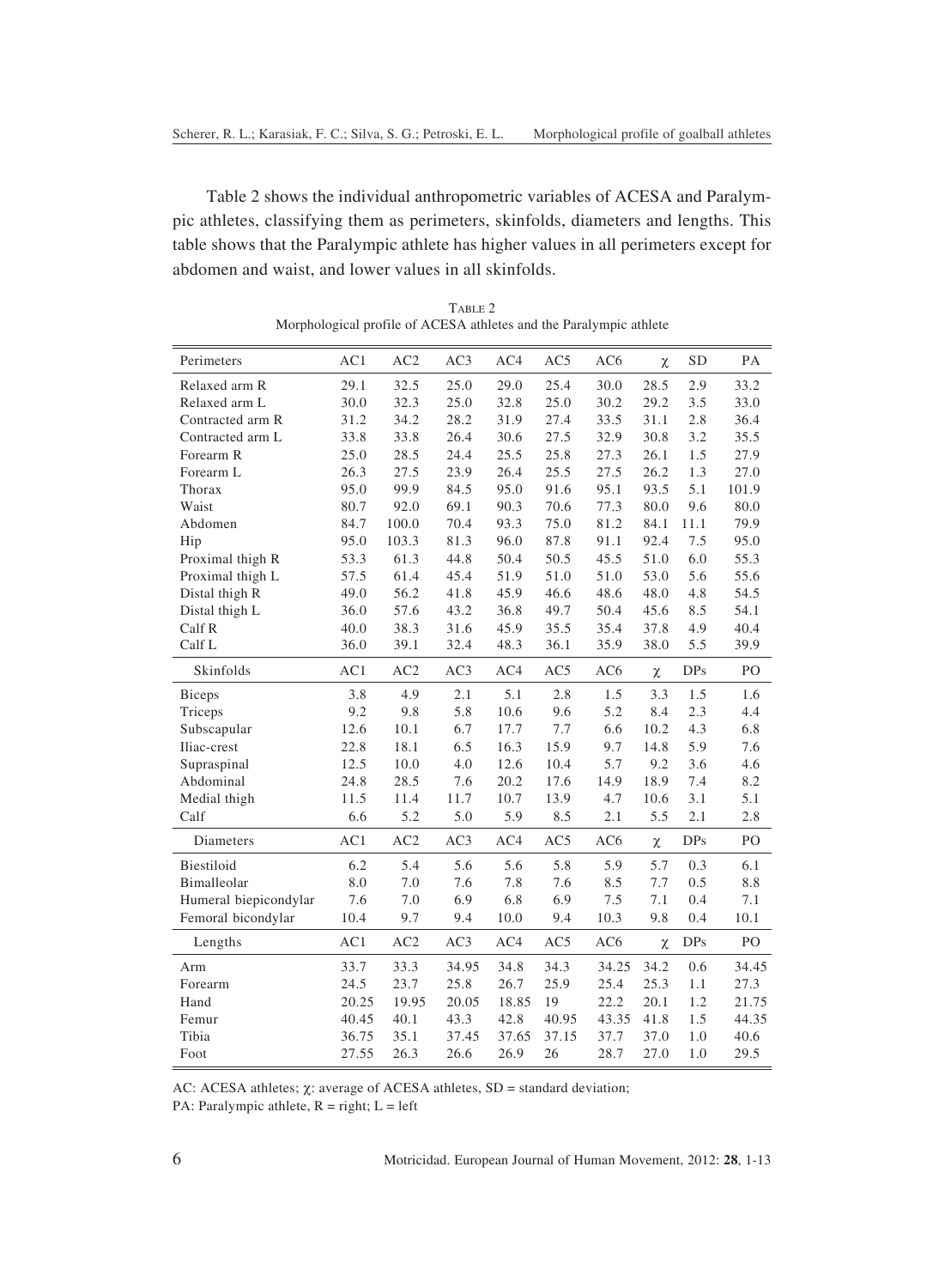Figure 1 shows the average characteristic of the typology of ACESA athletes and the Paralympic athlete by plotting values in the somatochart of sportsmen. The Paralympic athlete is characterized as ecto-mesomorph and the average value of ACESA athletes is classified as balanced mesomorph.



FIGURE 1. Somatochart of ACESA athletes and the Paralympic athlete

In relation to the somatotype components referenced in Table 1 and Figure 1, it was observed that ACESA athletes show a balanced profile of the mesomorphic component, while the Paralympic athlete shows an ecto-mesomorph profile.

There were no significant differences between the perimeters of the left and right hemibodies of ACESA goalball athletes compared with the Paralympic goalball athlete.

Figure 2 shows the z-scores calculated for goalball athletes using the «Phantom» strategy, comparing ACESA athletes with the Paralympic athlete. This figure shows that the z-score values of the Paralympic athlete (except for lean body mass) are below those of ACESA athletes.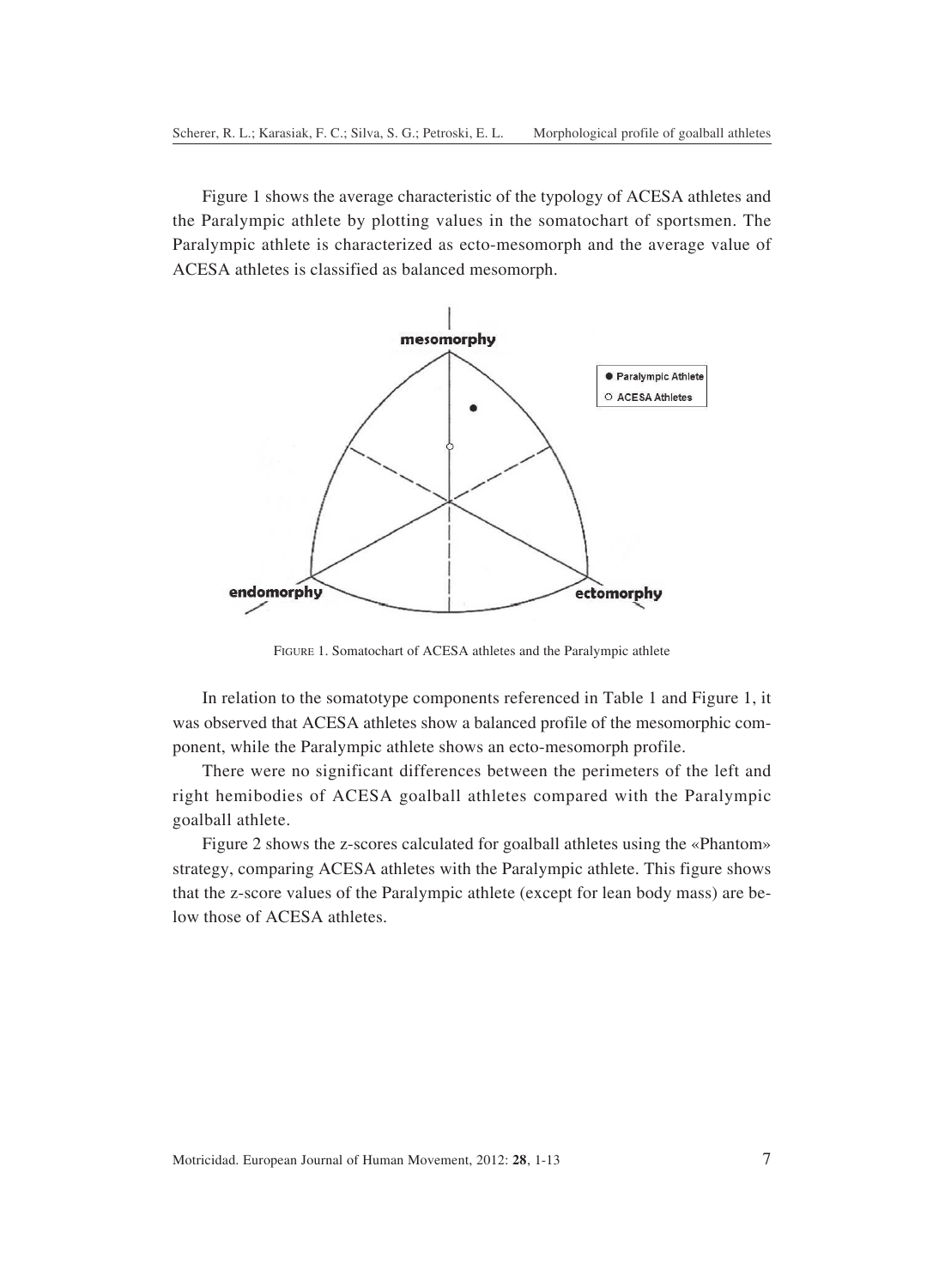

FIGURE 2. Z-scores of Paralympic and ACESA goalball athletes. Per.: Perimeter, R: right, L: left; SF: skinfold; Diam.: Diameter.

### **DISCUSSION**

It was observed that ACESA athletes had mean age of  $35.5 \pm 14$  years, while the Paralympic athlete had 40 years of age. Goalball is a sport that requires agility and strength; however, the experience gained over the years at the level of concentration and body, auditory and spatial perceptions are extremely important to maintain a good level of play. It is observed that among athletes, the mean age is similar to that found in the study of Palmieri & Silingardi (2005), which was aimed at verifying the inter relationship between age and performance in high-level goalball players. The authors found that the best teams were those with athletes with average age of 30 years and who were seeking a renewal, mixing with younger athletes.

Although experience is a relevant factor, since it can improve spatial orientation and concentration during the games, it is believed that it is not the only factor to be considered, especially when considering that some ACESA athletes have more practice time than Paralympics athletes. The dedication to training, physical and psychological preparation, as well as biotype (for example: height, size and amount of lean mass) can be more involved in this process than the simple practice of goalball.

For body mass (mean ACESA athletes =  $69.6 \pm 9.7$  and Paralympic athlete = 81.4), height (mean ACESA athletes =  $1.74 \pm 0.03$  and Paralympic athlete = 1.86) and span (mean ACESA athletes =  $1.78 \pm 0.06$  and Paralympic athlete = 1.87), it was found that the Paralympic athlete had biotype greater than that of ACESA athletes. Coaches are more and more convinced that the most effective way to tactically win a game is to have a good defensive posture, and that athletes should have good agil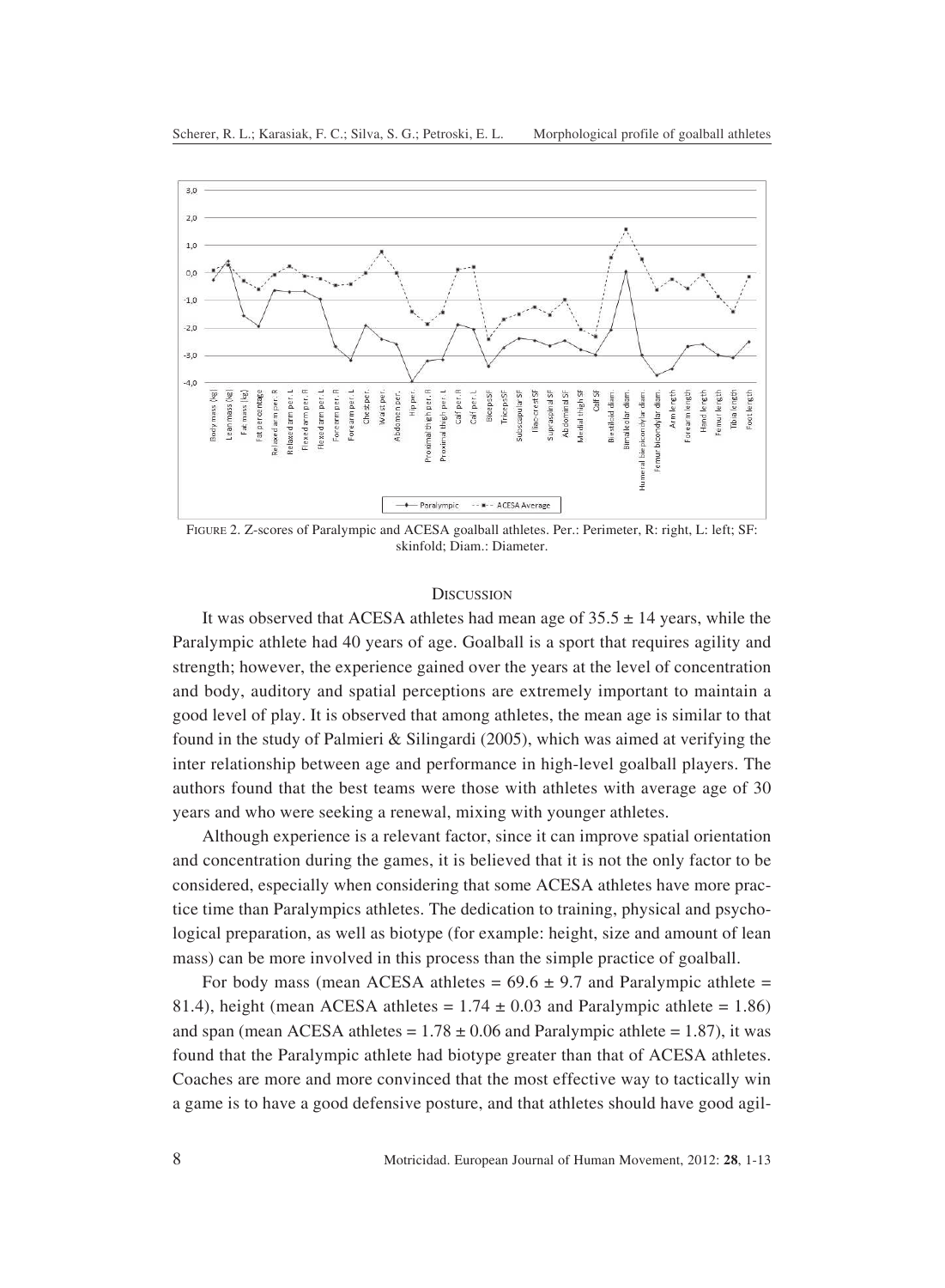ity, laterality and concentration for a better performance in the defense move. However, since the goal post is nine meters wide and all athletes play offensively and defensively, regardless of their position on the court, the taller the athlete and using the correct technique, the more he will occupy a larger area on the court, making the opponent's goal more difficult.

It was observed that the Paralympic athlete had greater span than ACESA athletes. According to Glaner (1999), who conducted a study with handball athletes, the power of the throw can be determined by the span, and the greater the span, the higher is its range and the higher is the acceleration the athlete can give to the ball. Thus, span seems to be a performance indicator in sports where the power of the throw is relevant, such as goalball.

With respect to fat percentage, the Paralympic athlete showed 11.49% and ACESA athletes  $16.6 \pm 5.2\%$ . When body mass was fractionated into two compartments, lean body mass (Paralympic athlete =  $72.12$  and mean ACESA =  $57.8 \pm 6.5$ ), fat mass (Paralympic athlete =  $9.28$  and mean ACESA =  $11.8 \pm 4.7$ ), and BMI (Paralympic athlete = 23.7 and mean ACESA = 23.0  $\pm$  3.6). The BMI of the Paralympic athlete was similar to the average ACESA value; however, when ∆%, F% and lean body mass values were analyzed, it could be observed that the ACESA athletes had less lean body mass ( $\Delta\%$  =- 19.90%) and higher F% ( $\Delta\%$  = +45.61%) than the Paralympic athlete, which is a result of the dedication with respect to training, since Paralympic athletes of collective modalities who represented the country in the last Paralympic games receive a scholarship for dedication to training, while other athletes practice the sport along with academic and professional activities. Although the values found for ACESA athletes were above those of the Paralympic athlete, a study found that Portuguese goalball players showed values above those found in this study with respect to F%, with an average of  $20.4\%$  ( $\pm 4.4\%$ ) (Santos & Bastos, 2007).

 The average proportionality values (z-score) of ACESA athletes were close to 0.00 (Table 4). However, when analyzing the values individually, a large variation of results could be observed (for example, body mass shows a standard deviation of 1.26 and variation from -1.54 to 2.08), as evidenced by the high standard deviation values obtained. This reveals a considerable heterogeneity of subjects. Considering a profile more characteristic of athletes, the Paralympic athlete shows anthropometric values that could be considered ideal for the sport. By comparing the z-scores of this athlete with the mean z-scores of ACESA athletes, it appears that ACESA athletes are still far from the anthropometric profile shown by a Paralympic athlete.

Figure 2 shows that the majority of z-score values were below zero, especially for the Paralympic athlete. The negative values found for hip and thigh perimeters and skinfolds can be related to the reference theoretical model of the *Phantom* strat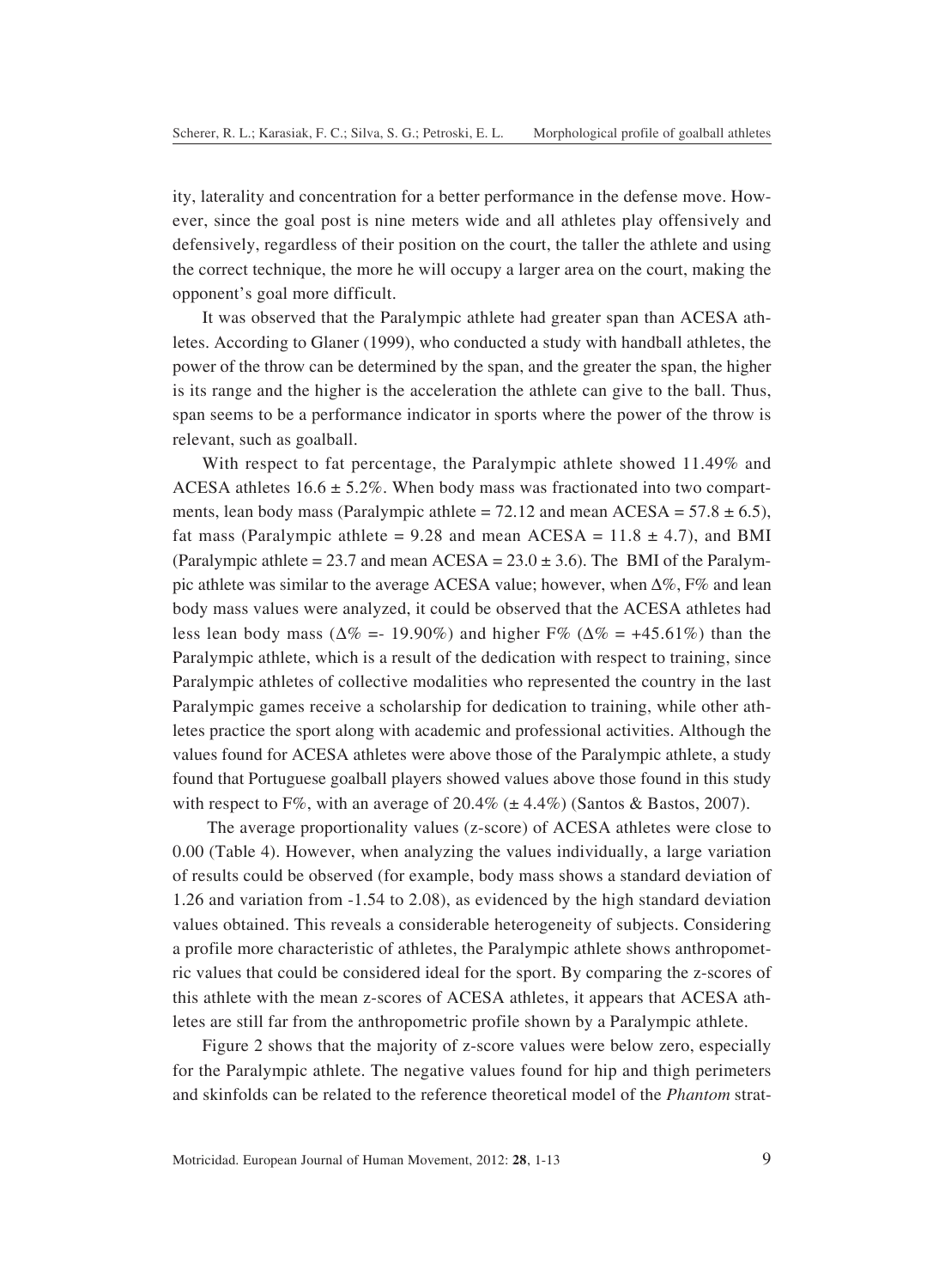egy, which was proposed with unisexual basis. Thus, the higher values for hips, thighs and skinfolds found for women in the creation of the *Phantom* strategy may have influenced the results. These findings are consistent with data shown in other studies that examined the proportionality in men and women and found in women, z-score values close to zero for hips (Ackland, Ong, Kerr, & Ridge, 2003), thighs and some skinfolds (Ross & Ward) (1984).

The negative results for the skinfolds in all athletes, as well as the positive results for bone diameters in ACESA athletes, can be interpreted as a consequence of the regular practice of physical exercises. The regular practice of physical exercises leads to lower levels of body fat when compared to sedentary individuals (Martins and Santos, 2004). Lower z-scores values in the skinfolds of adult males are well documented in literature for athletes of various sports modalities (Ross & Ward, 1984; Ackland et al, 2003; Pérez, Taylor, Yuhasz, & Hernández, 2004).

The difference in the waist circumference values of ACESA athletes compared to the Paralympic athlete can be partly explained by the difference in skill level. The findings are consistent with the results by Keer et al (2007), who showed negative z-score values for corrected waist circumference in Olympic athletes.

The negative values of bone diameters and length of body segments of the Paralympic athlete used in the calculation of the z-score may have shown low values due to the athlete's stature.

Table 2 shows that the Paralympic athlete has higher values in all perimeters except for abdomen and waist, and lower values for all skinfolds. These values are due to the high frequency and level of training, combining basic physical preparation carried out in weekly meetings with a more strenuous bodybuilding training, which led to bigger and better skeletal muscle development.

In relation to the somatotype components shown in Table 1 and Figure 1, it was observed that ACESA athletes were characterized as balanced mesomorphic, while the Paralympic athlete showed ecto-mesomorph profile. Goalball requires the physical combination of tall, strong and agile athletes for a better performance in attack and defense moves, in which height and span are essential to a better performance in defense and attack moves, respectively. An individual with ecto-mesomorph profile, as the Paralympic athlete, seems to have some advantages with regard to the practice of high-level goalball because these athletes show good combination of elongated members with considerable amount of muscle mass, and span, which allows a greater range of motion, more effectively using the power of throw.

The sports requires constant use of the dominant body in relation to the other to make the attack (throw); therefore, since the dominant side is the most used, compensatory activities should be performed in case the training is frequent, with a higher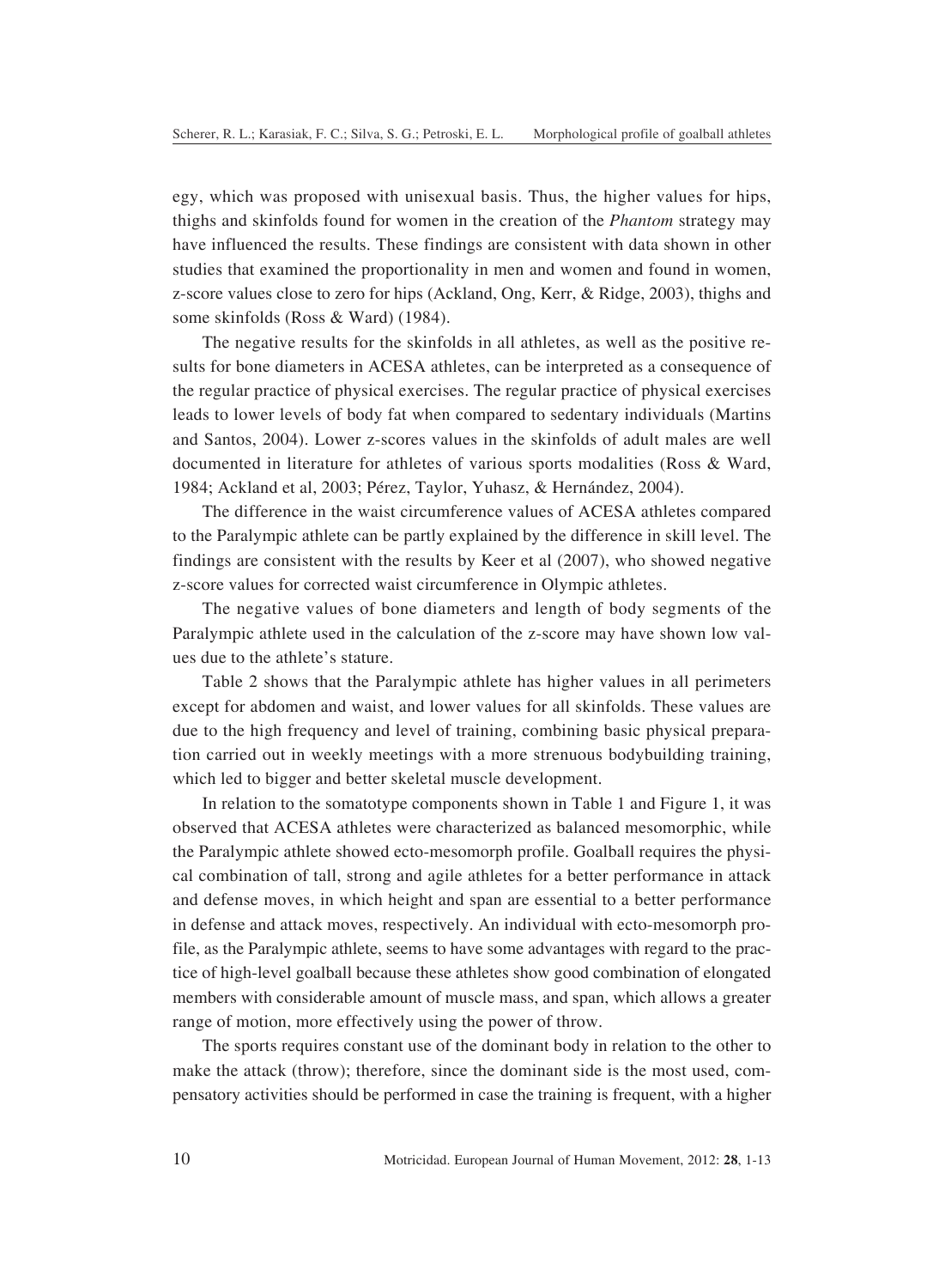prevalence of use of only one hemibody. Similar results were found by Cyrino et al (2009), who found no difference in the skinfold measurements in the various muscles analyzed, both for men and women. The results of this research are consistent with Moreno et al (2002), although in different magnitudes. The authors have already reported, in their study with boys and girls from seven to nine years of age, no significant differences between measurements performed by both the right and the left sides of the body.

The lack of studies on goalball athletes and with a more detailed anthropometric analysis makes the comparison of this study with others difficult. An important aspect that deserves attention is that this is the first study to investigate the morphological profile of goalball athletes in Brazil. In addition, the standardization of methods for data collection is another aspect that deserves to be highlighted.

Some limitations found during this study must also be considered. To determine the morphological profile of goalball players, the sample used in the study can *a priori* be considered inadequate, since there are many goalball teams in Brazil, and because the study is focused on only one team in the state of Santa Catarina. However, the number of measurements taken was large, which could hinder the progress of the study in case it was conducted in an event with a high number of teams. In contrast, the relevance of this study is its pioneer feature, which could serve as a reference for other studies in different Brazilian regions in order to determine a national profile.

Paralympic sports are relatively new compared to conventional sports. Unlike other sports, goalball has not been adapted from other sports. Thus, there are few studies seeking to characterize the profile or address technical, tactical and physical issues for this Paralympic sport. Players of the Santa Catarina Association of Adapted Sports have lower stature values when compared to athletes from the Brazilian Paralympic Goalball team, as well as a somatotypology different from other athletes. Empirically, coaches have already been drawing this profile in direct contact with high-level athletes in world championships held in Brazil; however, it must take into consideration that it is not only the definition of this profile that will predict the best players, but rather a set of skills and physical abilities specific to the sport such as agility, strength, spatial orientation and good tactile and auditory perception.

Thus, this study fills a gap in literature adding information relevant to the morphological characterization of Goalball players, serving as a baseline reference for future studies. As a suggestion, studies aimed at comparing the anthropometric values and performance levels of athletes such as launch speed, can be a great research option.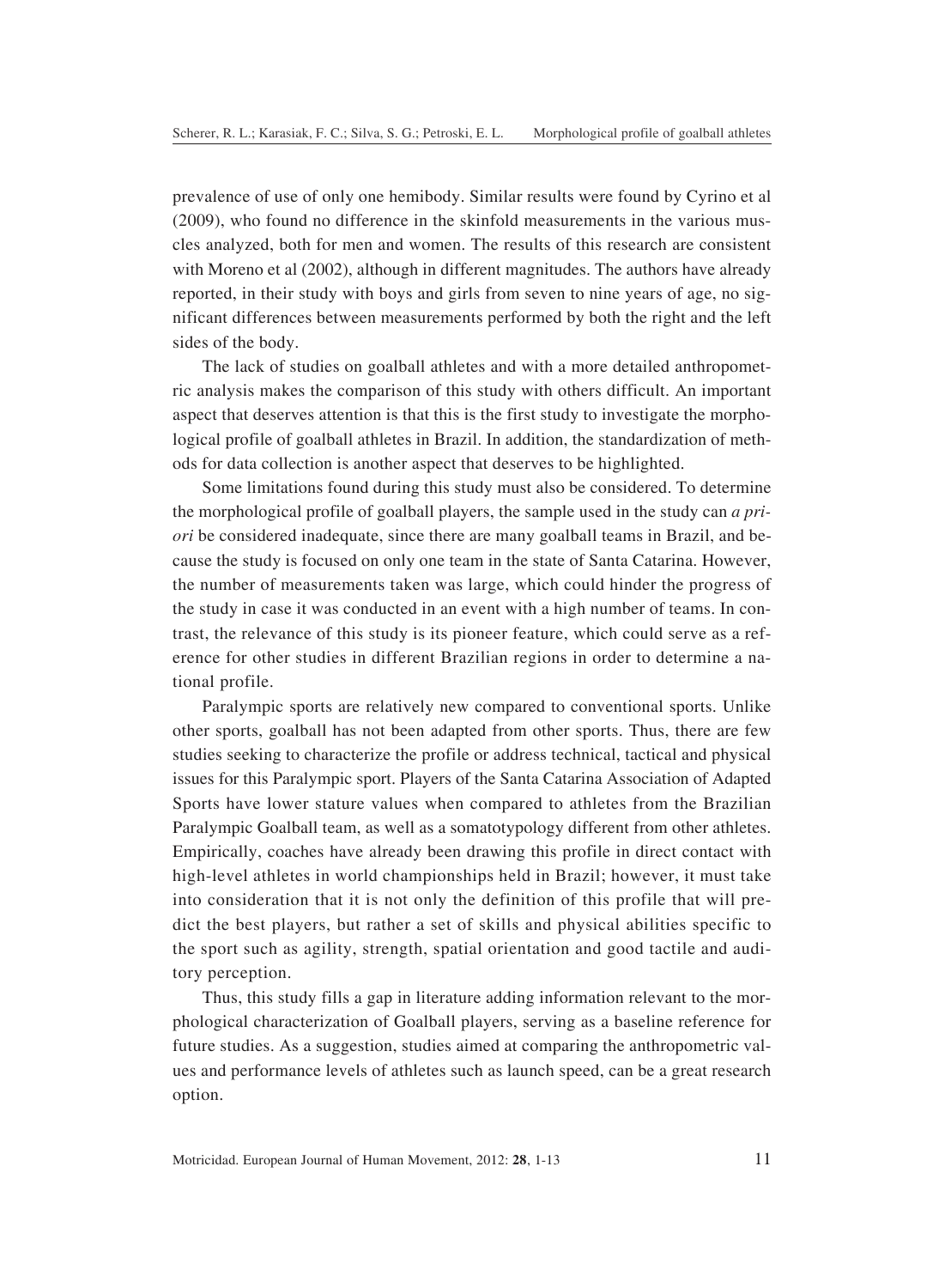## **REFERENCES**

- Ackland, T. R., Ong, K. B., Kerr, D. A., & Ridge, B. (2003). Morphological characteristics of Olympic sprint canoe and kayak paddlers. *Journal of Science and Medicine in Sports. 6* (3), 285-294.
- Caliskan, E. Pehlivan, A. Erzeybek, M. S., Kayapýnar, F. C., Agopyan, A., Yuksel, S. et al. (2011) Body mass index and percent body fat in goalball and movement education in male and female children with severe visual impairment. *Neurology, Psychiatry and Brain Research, 17* (2), 39-41.
- Carnaval, P. E. (1997). *Medidas e Avaliação em Ciências do Esporte*. Sprint: Rio de Janeiro.
- Carter, J. E. L., & Heath, B. H. (1990). *Somatotyping: development and applications*. New York: Cambridge University Press.
- Cyrino, E. S., Machado, D. R., Reichert, F. F., Gobbo, L. A., Papst, R. R., & Silva, C. C. (2009). Comparação entre a adiposidade Subcutânea dos Hemicorpos Direito e Esquerdo. *Revista Brasileira de Medicina do Esporte. 15* (6), 446 – 449.
- Çolak, T., Bamaç, B., Aydin, M., Meriç, B.. & Özbek, A. (2004). Physical fitness levels of blind and visually impaired goalball team players. *Isokinetics and Exercise Science. 12*, 247-252.
- Karakaya, I. C., Aki, E., & Ergun, N. (2009). Physical fitness of visually impaired adolescent goalball players. *Perceptual & Motor Skills. 108* (1), 129-36.
- Keer, D. A., Ross, W. D., Norton, K., Hume, P., Kagawa, M., & Ackland, T.R. (2007). Olympic lightweight and open-class rowers possess distinctive physical and proportionality characteristics. *Journal of Sports Sciences. 25*(1),43-53.
- Lima, L. R. A., Sigwalt, A. R., Rech, C. R., & Petroski, E. L. (2007). Somatotipo e composição corporal de atletas feminino de pólo aquático do Brasil. *Revista da Educação Física/UEM. 18*(2), 191-198.
- Glaner, M. F. (1999). Perfil morfológico dos melhores atletas pan-americanos de handebol por posição de jogo. *Revista Brasileira de Cineantropometria & Desempenho Humano. 1* (1), 69-81.
- Gordon, C. C., Chumlea, W. C., & Roche, A. F. (1991). Stature, recumbent length, and weight. In: Lohman, T. G., et al. (Eds.), *Anthropometric standardization reference manual*. (pp. 3-8). Human Kinetics Books: Champaign, Illinois.
- Holway, F. E., & Garavaglia R. (2009). Kinanthropometry of Group I rugby players in Buenos Aires, Argentina. *Journal of Sports Sciences. 27*(11), 1211-1220.
- ISAK (2006). *International Standards for Antropometric Assesment. International society for advancement of kinnanthropometry* (ISAK). Potchefstroom: South Africa.
- Maturana, L., De Oliveira Filho, C. W., Fontes, M. S., & De Almeida, J. J. G. (2005). *Inclusão social: Esporte para deficientes visuais.* In: Da Costa, L. Atlas do Esporte no Brasil. Shape: Rio de Janeiro.
- Martins, F. R., & Rodrigues dos Santos, J. A. (2004). Atividade Física de Lazer, Alimentação e Composição Corporal. *Revista Brasileira de Educação Física e Esporte. 18* (2)159-67.